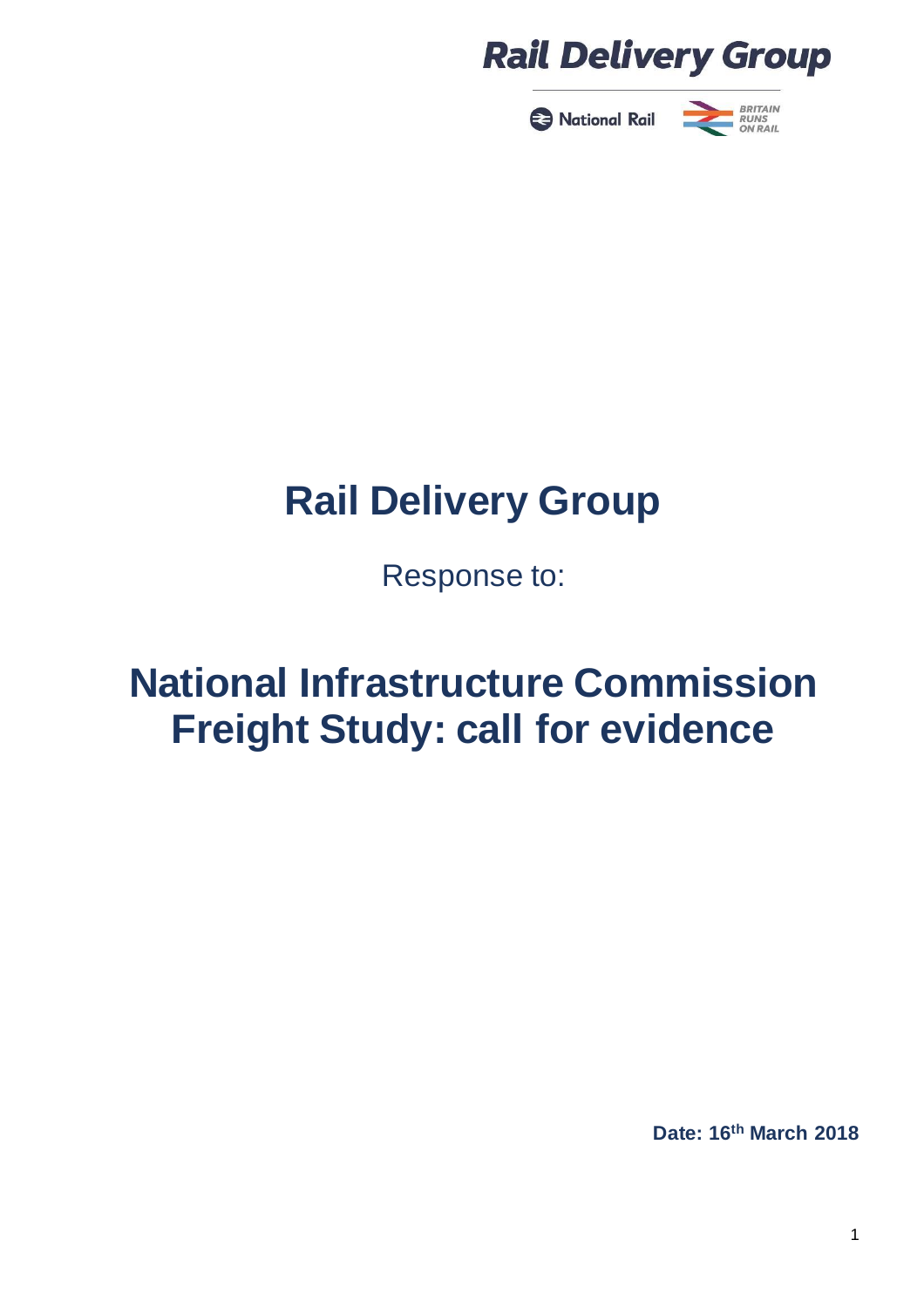**2** National Rail



### **Rail Delivery Groupresponse to:**

### **National InfrastructureCommission Freight study: call for evidence**

**Name**: Femi Ogunbiyi **Organisation**: Rail Delivery Group **Address**: 200 Aldersgate Street, London EC1A 4HD

The Rail Delivery Group (RDG) brings together passenger train operators, freight train operators and Network Rail together with the rail supply industry. The rail industry is working in partnership for Britain's prosperity to improve and secure prosperity in Britain now and in the future.<sup>1</sup> The RDG provides services to enable its members to succeed in transforming and delivering a successful railway to the benefit of customers, taxpayers and the UK economy. In addition, the RDG provides support and gives a voice to passenger and freight operators, as well as delivering important national ticketing, information and reservation services for passengers and staff.

RDG is working in partnership with the Rail Supply Group (RSG) – which was established in 2014 to strengthen the capability and competitiveness of the UK rail supply chain – to better coordinate shared objectives and further strengthen the rail industry's voice.

For enquiries regarding this consultation response, please contact:

**Femi Ogunbiyi Policy Manager** [femi.ogunbiy@raildeliverygroup.com](mailto:femi.ogunbiy@raildeliverygroup.com)

**Rail Delivery Group** 2<sup>nd</sup> Floor 200 Aldersgate Street London EC1A 4HD <https://www.raildeliverygroup.com/>

<sup>1</sup> <sup>1</sup> In Partnership for Britain's Prosperity, RDG (October 2017): https://www.raildeliverygroup.com/files/Publications/2017-10 in partnership for britains prosperity.pdf.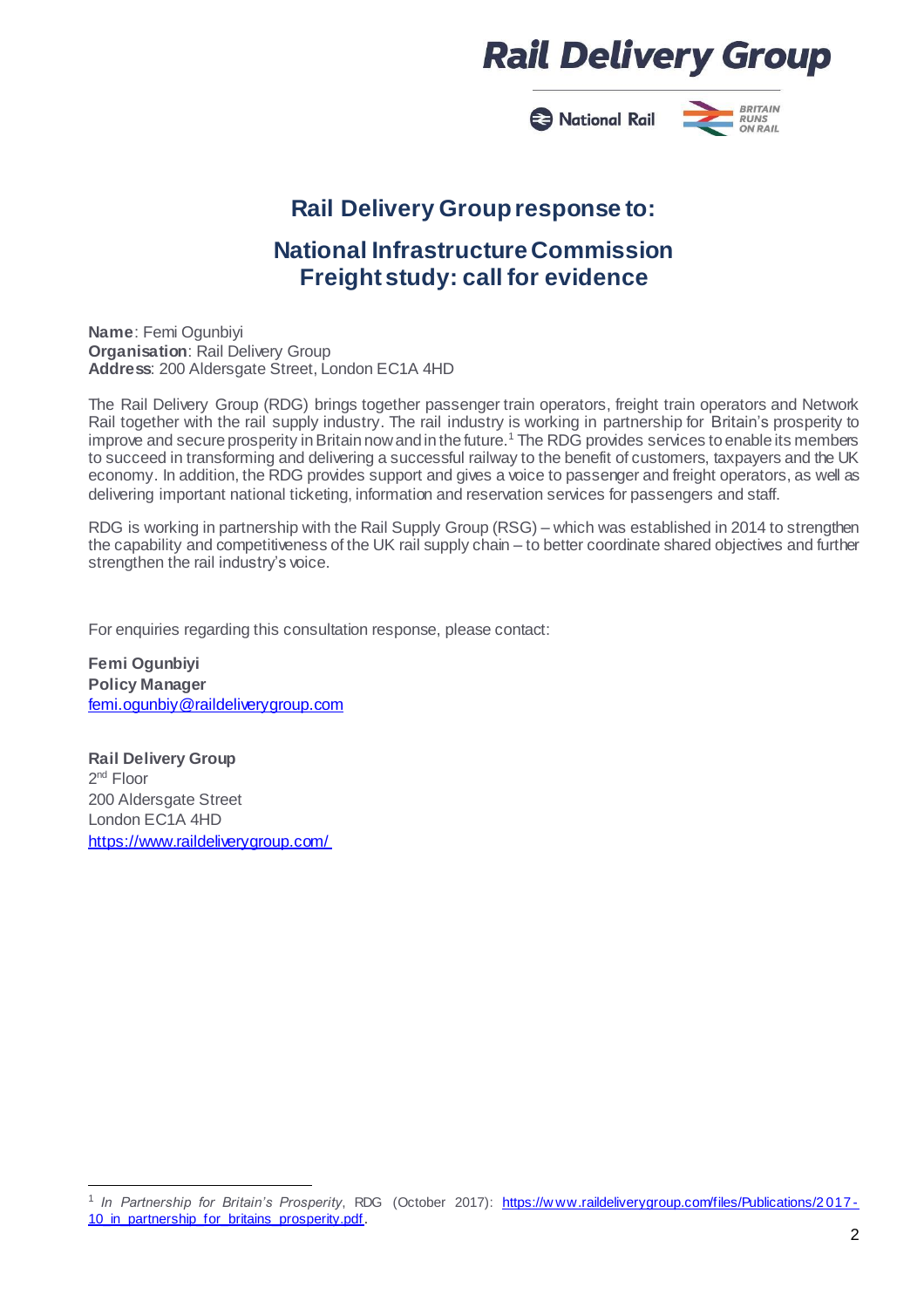

### **1. Overview**

The RDG welcomes the opportunity to respond to the National Infrastructure Commission's (NIC's) Freight Study call for evidence. Wehave responded selectively tothose questionswherewecan provide evidence andtherefore add the most value: these are questions 1.1, 1.2, 1.3, 1.4, 2.1, 2.2, 3.1, 3.2, 4.1, 4.3, 5.1 and 5.3. Here, we also set out some broader observations that we believe the NIC should reflect on:

- A. Rail freight makes a significant contribution to the UK and has achieved a great deal since railway privatisation. RDG's Freight Britain (2015)<sup>2</sup> states that rail freight operators transport over £30bn worth of products including high-end goods, aggregates, construction materials and nuclear waste. One in four containers that enter the UK's south east deep-sea ports travels by rail;
- B. Rail freight provides clearly evidenced consumer, environmental, social and safety benefits. Recent analysis shows that rail freight operators secured £1.73bn of economic benefits in 2016 comprising £1.17bn in productivity benefits and £0.56bn in externality benefits from reduced road congestion, improved air quality, lower carbon emissions and improved road safety. Rail freight is also helping to address some of Britain's biggest challenges: rail freight reduces carbon emissions by 76% compared to road for the equivalent mass hauled and each freight train removes up to 76 HGVs from Britain's roads;
- C. The value and importance of rail freight is recognised by central government and devolved administrations who have published rail freight strategies to promote the benefits of rail freight and set out a vision for the future of the sector. The government has also committed to funding further infrastructure enhancements in the rail freight network over the next five years;
- D. Rail freight volumes have declined in recent years driven largely by a fall in coal volumes and the sector has been through a period of transition to adjust to its new future. Despite fall in coal volumes, intermodal and construction volumes have been strong, underlining the potential of the sector in freight distribution;
- E. Rail freight will have an important role to play in the delivery of nationally significant infrastructure including housing, HS2 and Crossrail and has strong credentials for doing so: one freight train carries enough material to build 30 houses $^{\rm 3}$  and 40% of construction materials in London are delivered by rail<sup>4</sup>;
- F. Rail freight is also a key part of Britain's partnership railway. A recent project looking at freight paths that were unused as the market changed away from coal saw freight operators relinquishing over 50% of freight paths. This has freed capacity for future freight growth and for some new passenger rail services. The freight sector also provides services which enable Network Rail to efficiently operate, maintain and renew the network.

For rail freight to continue to deliver these positive outcomes, the industry would like to see the following policy levers deployed to support the sector:

- Long-run efficient, stable and affordable access charges and incentives;
- A more level playing field between road and rail freight policy;
- Stable long-term industry planning framework to encourage further enhancements through the new pipeline process;
- Continued investment through the Strategic Freight Network; and
- Streamlined UK planning processes to establish freight terminal locations and railheads in urban areas.

We have appended a resources list to our submission to provide the NIC with some information sources on rail freight. We hope this will support the NIC in identifying any supplementary information required to develop evidence-based policy recommendations in its final report.

<sup>1</sup> <sup>2</sup> *Freight Britain: Continuity and Certainty for Rail Freight*, RDG (2015):

https://www.raildeliverygroup.com/files/Publications/2015-02\_freight\_britain.pdf. <sup>3</sup> Mineral Products Association.

<sup>4</sup> Netw ork Rail.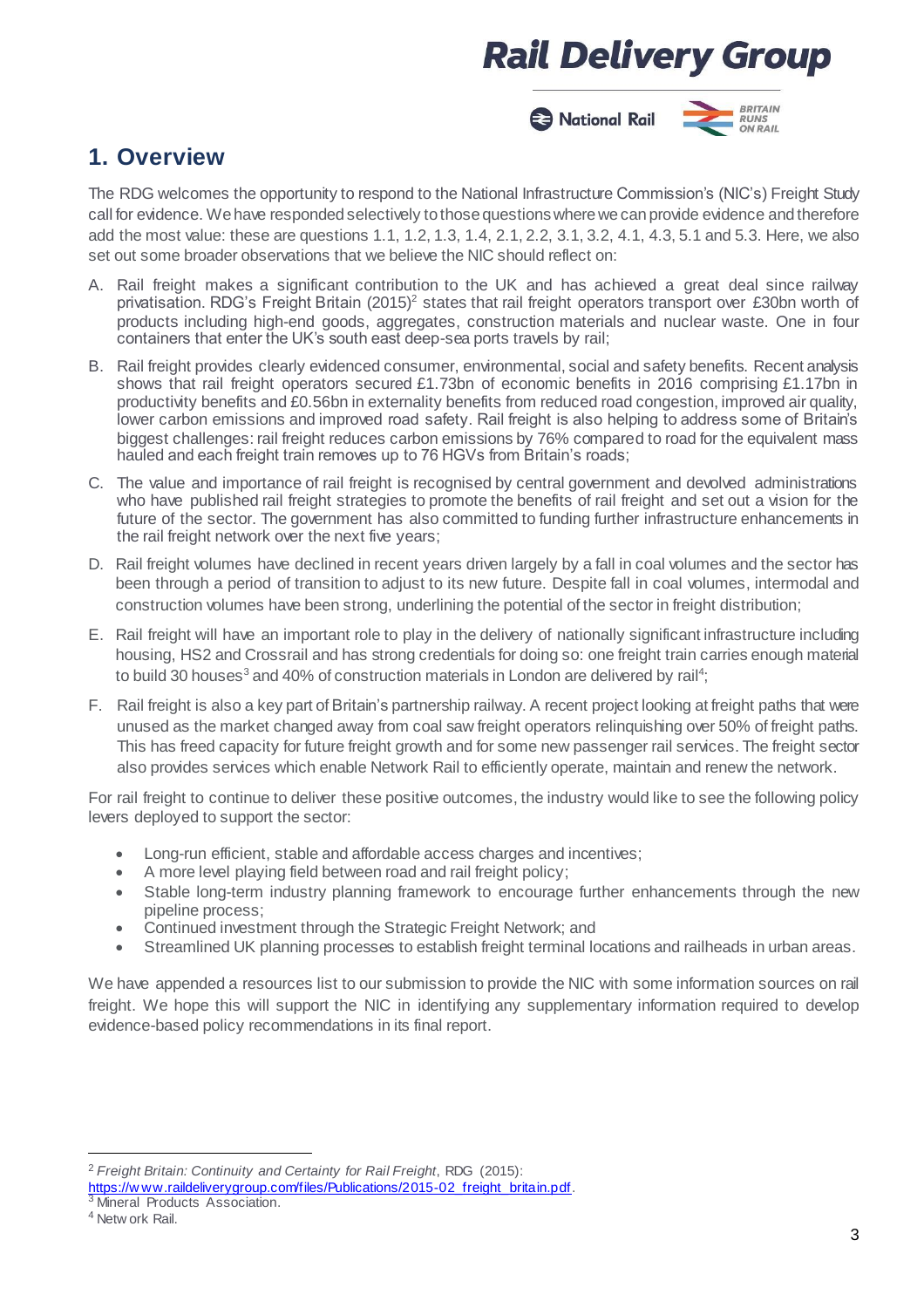National Rail



### **2. Response to Questions**

**Q1. What are the key constraints to the effective and efficient movement of freight in the UK and what can be done to overcome them?**

#### *1.1. What do you see as the key drivers to a successful freight system that is fit for the future?*

We have identified the following as the key drivers to a successful freight system that is fit for the future:

#### **Customer Demand**

1

Network Rail's Freight Market Study (2013)<sup>5</sup> shows demand forecasts over a 10, 20 and 30-year planning horizon, with preferred routeing of services and the implied requirements in terms of network capacity and capability. The forecasts indicate 2.9% overall rail freight growth per annum to 2043. Network Rail is currently consulting on forecasts produced for the industry's next control period (2019-24). The forecasts underline the fact that rail has the potential to continue contributing significantly to freight distribution in future, provided the right conditions are in place.

#### **Continued Government commitment to rail freight**

A successful rail freight industry relies on continued commitment from central government and other funding bodies to maintain a railway framework that supports freight growth. The importance of rail freight in delivering environmental and economic benefits to Great Britain has been recognised by successive administrations. The Department for Transport (DfT) published its Rail Freight Strategy<sup>6</sup> in 2016, which set out a clear vision for the role of rail freight in limiting road congestion and reducing transport carbon emissions. The strategy moreover highlights the economic and social benefits of rail freight to the UK economy. The value and importance of rail freight is also recognised by devolved administrations, as underlined by the Scottish Government's Scotland Rail Freight Strategy<sup>7</sup> and Transport for the North's Strategic Transport Plan.<sup>8</sup>

Ensuring rail freight is underpinned in government policy will provide certainty to rail Freight Operating Companies (FOCs) to continue delivering for Britain.

#### **Infrastructure Investment to improve capability and capacity**

Investment in infrastructure will continue to unlock capability and capacity in the rail freight network while enabling the sector to leverage private sector financing, creating a virtuous cycle of investment. £700m has been invested by government directly into the rail freight network over the last two control periods, removing some of the previous restrictions on both gauge and length on core routes. This has been complemented by investment from ports, terminals and other rail freight users. Investments through the Strategic Freight Network (fund) have delivered excellent value for money with a typical benefit-cost ratio of between 4:1 and 8:1.<sup>9</sup> DfT's recently published rail vision, Connecting people: a strategic vision for rail<sup>10</sup>, describes subsequent developments, and includes a clear commitment of ongoing funding for freight improvements in the industry's next five-year funding period – generally referred to as Control Period 6 – which runs from 2019 to 2024.

#### *1.2. Which are the key freight corridors that matter the most? Where are the bottlenecks in the freight network, and what investments in upgrades could deliver the best value for money for freight efficiency and UK plc?*

https://www.transport.gov.scot/media/5362/ts-rail-freight-strategy-a4-aw 3.pdf.

<sup>&</sup>lt;sup>5</sup> Freight Market Study, Netw ork Rail (2013): https://www.networkrail.co.uk/wp-content/uploads/2016/11/Freight-Market-Study.pdf.

 $6$  https://w ww.gov.uk/government/uploads/system/uploads/attachment\_data/file/552492/rail-freight-strategy.pdf.

https://transportforthenorth.com/w p-content/uploads/TfN-Strategic-Plan\_draft\_lr.pdf.

<sup>9</sup> *Freight and National Passenger Operator Route Strategic Plan*, Netw ork Rail (February 2018):

[https://cdn.netw orkrail.co.uk/w p-content/uploads/2018/02/FNPO-Route-Strategic-Plan.pdf](https://cdn.networkrail.co.uk/wp-content/uploads/2018/02/FNPO-Route-Strategic-Plan.pdf)  $^{10}$  https://w ww.gov.uk/government/uploads/system/uploads/attachment\_data/file/663124/rail-vision-w eb.pdf.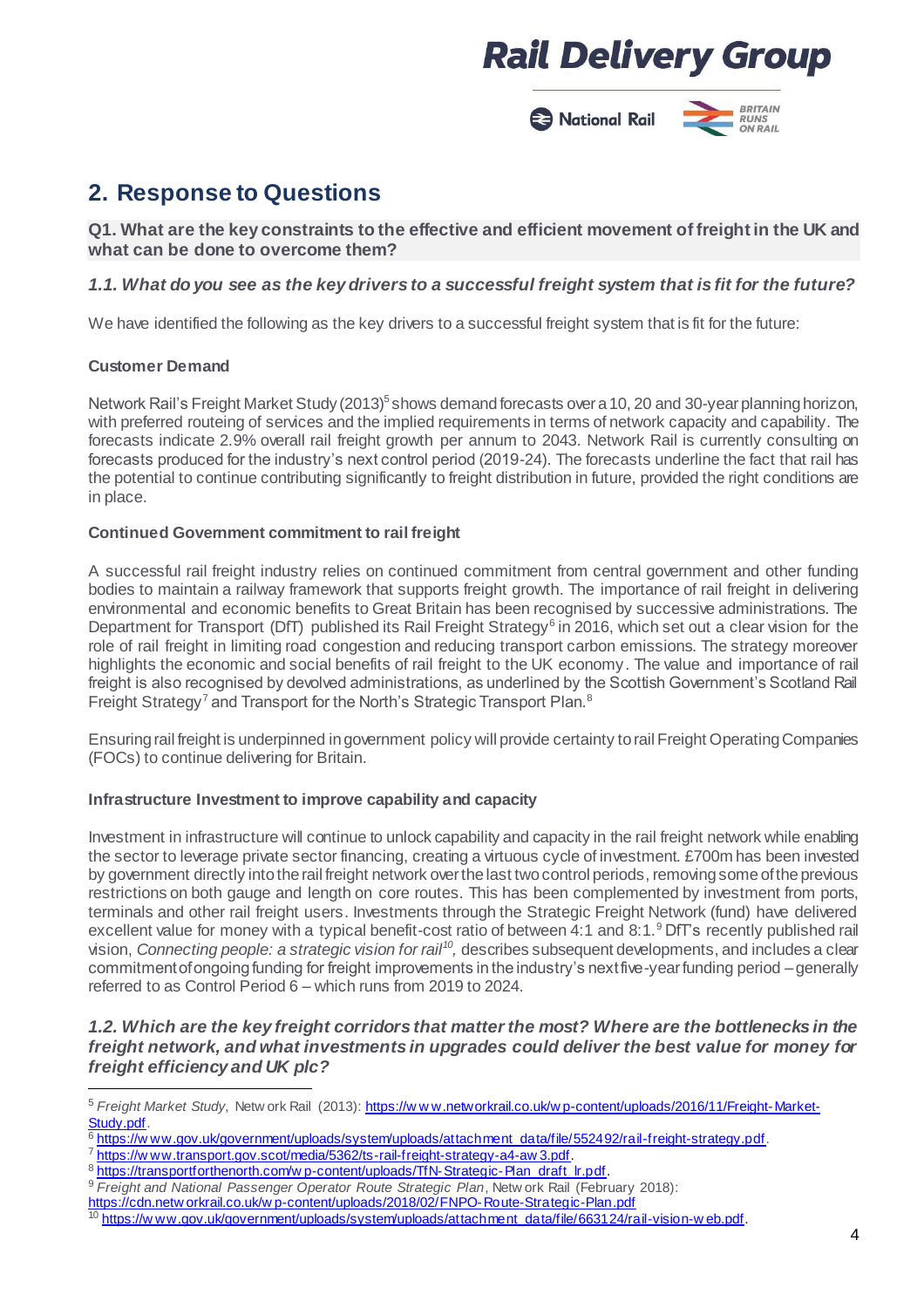

#### **Strategic Rail Freight Corridors**

The Strategic Rail Freight Network (SFN) was enshrined by DfT in 2009<sup>11</sup> and promotes the progressive realisation of a core network of freight-capable rail corridors linking the nation's key deep sea, short sea and bulk ports with the terminals and railheads serving centres of production, distribution and consumption. These Strategic Freight Corridors (SFCs) are set out in Network Rail's Freight Network Study (2017).<sup>12</sup> The table below describes these in turn (see appendix 2 for corridors on a map):

|     | Table 1: Key freight corridors and location of infrastructure constraints       |                                                                               |  |  |  |
|-----|---------------------------------------------------------------------------------|-------------------------------------------------------------------------------|--|--|--|
| No. | Corridor                                                                        | Locations of key capacity constraints                                         |  |  |  |
| 1   | <b>West Coast Main Line</b>                                                     | • North of Preston to Scotland                                                |  |  |  |
|     |                                                                                 | Between Crewe and Warrington<br>۰                                             |  |  |  |
| 2   | <b>East Midlands and Yorkshire</b>                                              | South Yorkshire Joint Line<br>۰                                               |  |  |  |
| 3   | Felixstowe <sup>6</sup> to the West Midlands and the North via London or<br>Ely | . "Cross Country' via Ely and Leicester                                       |  |  |  |
| 4   | Southampton to the West Midlands and the West Coast Main                        | <b>Didcot and Oxford areas</b><br>۰                                           |  |  |  |
|     | Line                                                                            | Basingstoke area<br>۰                                                         |  |  |  |
| 5   | <b>Channel Tunnel</b>                                                           | Channel Tunnel classic routes (i.e. the non-HS1 routes)<br>۰                  |  |  |  |
| 6   | Cross London flows including Essex Thameside                                    | Looping availability on the North London and Gospel Oak to Barking Lines<br>۰ |  |  |  |
| 7   | South West and Wales to the Midlands                                            | Water Orton Area and Cross Birmingham<br>٠                                    |  |  |  |
| 8   | Northern Ports and Transpennine                                                 | Transpennine flows via Diggle, Calder Valley and Hope Valley routes<br>۰      |  |  |  |
|     |                                                                                 | Access to Ports, including Liverpool and Teesport<br>۰                        |  |  |  |
| 9   | <b>Midland Main Line</b>                                                        | Bedford, Leicester area and Sheffield<br>۰                                    |  |  |  |
| 10  | <b>Great Western Main Line</b>                                                  | Didcot area<br>۰                                                              |  |  |  |
| 11  | Anglo-Scottish and Northern regional traffic                                    | East Coast Main Line (north of Newcastle upon Tyne)<br>٠                      |  |  |  |
|     |                                                                                 | West Coast Main Line North of Crewe                                           |  |  |  |

**Source:** *Freight Network Study 2017*, Netw ork Rail

#### **Bottlenecks and Investment in Upgrades**

The industry has identified five of the 11 freight corridors referenced in the Freight Network Study that warrant the most urgent intervention which, if addressed, could alleviate currently constrained traffic growth and deliver value for money for freight efficiency and UK plc. The table on page 6 highlights some key interventions that are investment options for each of these five high priority corridors:

1

[http://w ebarchive.nationalarchives.gov.uk/20110218174805/http://w w w .dft.gov.uk/pgr/rail/strategyfinance/strategy/freightnet](http://webarchive.nationalarchives.gov.uk/20110218174805/http:/www.dft.gov.uk/pgr/rail/strategyfinance/strategy/freightnetwork/strategicfreightnetwork.pdf) [w ork/strategicfreightnetw ork.pdf.](http://webarchive.nationalarchives.gov.uk/20110218174805/http:/www.dft.gov.uk/pgr/rail/strategyfinance/strategy/freightnetwork/strategicfreightnetwork.pdf)

<sup>11</sup> *Strategic Rail Freight Network: The Longer Term Vision*, DfT (2009):

<sup>12</sup> *Freight Network Study*, Netw ork Rail (April 2017): [https://cdn.netw orkrail.co.uk/w p-content/uploads/2017/04/Freight-](https://cdn.networkrail.co.uk/wp-content/uploads/2017/04/Freight-Network-Study-April-2017.pdf)[Netw ork-Study-April-2017.pdf.](https://cdn.networkrail.co.uk/wp-content/uploads/2017/04/Freight-Network-Study-April-2017.pdf)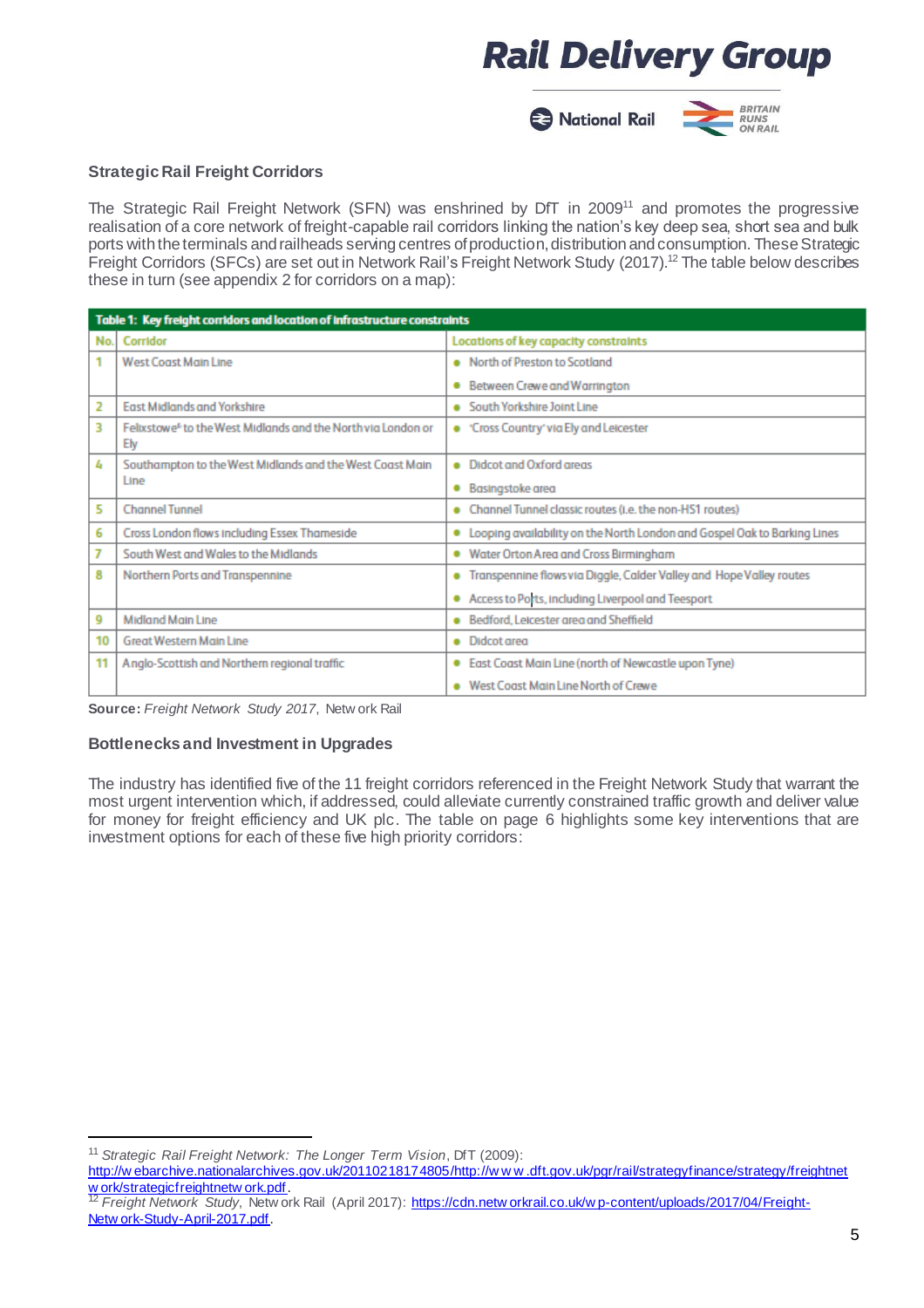**2** National Rail



| <b>Key Freight</b>    | <b>CP6 Candidate Freight Schemes</b>                | <b>Estimated</b> |
|-----------------------|-----------------------------------------------------|------------------|
| Corridor              |                                                     | cost range       |
| Felixstowe to         | Doubling of Haugley Jn                              | $£10m - £15m$    |
| West Midlands &       | Signalling Headways Bury                            | $£50m - £70m$    |
| the North             | Ely area (level crossings / bridge speeds)          | $£100m - £250m$  |
|                       | Ely to Soham doubling                               | $£120m - £150m$  |
|                       | Peterborough - Syston signalling/level<br>crossings | £50m - £60m      |
|                       | Syston - Sheet Stores gauge (W10/W12)               | £5m - £10m       |
|                       | Further refine layout at Ipswich Yard               | $E1m - E5m$      |
| Southampton to        | Kenilworth doubling                                 | £100m - £170m    |
| West Midlands &       |                                                     |                  |
| <b>WCMI</b>           |                                                     |                  |
| <b>Channel Tunnel</b> | Gauge enhancement (up to W12)                       | £50m - £80m      |
| classic route         |                                                     |                  |
| Cross-London.         | Ripple Lane Nodal Yard                              | £10m - £15m      |
| and Essex             | Thameside Level Crossings (capacity)                | $£30m - £40m$    |
| Thameside             |                                                     |                  |
| Northern Ports &      | Trans Pennine gauge enhancement (up                 | £100 - £200m     |
| <b>Trans Pennine</b>  | to W12)                                             |                  |
|                       | New loop between Up Decoy and South                 | £5m-£10m         |
|                       | Yorkshire Joint Line                                |                  |
|                       | Trans Pennine freight capacity                      | tbc              |
|                       | Total                                               | c.£0.6bn - £1bn  |

**Source:** *FNPO Route Strategic Plan,* Netw ork Rail

Network Rail's Freight and National Passenger Operator Route Strategic Plan (2018)<sup>13</sup> also identifies examples of longer term (CP6 and beyond) schemes that have the potential to positively impact freight capacity and capability if they are scoped and developed appropriately. These include:

- Grade separation of Werrington Junction, near Peterborough
- East-West Rail scheme linking Oxford with the West Coast and Midland Main lines
- HS2

-

The DfT's and Scottish Government's Statements of Funds Available (SoFA) make commitments to funding further investment to enhance the rail freight network in the industry's next Control Period, CP6 (2019-24).

#### *1.3. To what extent are the economic benefits of freight factored into wider transport infrastructure investment planning?*

To date, government benefit assessments of rail freight have largely focussed on its environmental benefits. Two grant schemes currently operate to promote the environmental and social benefits of moving goods by rail instead of road. These are:

- **Mode Shift Revenue Support (MSRS) scheme**: administered by the DfT, the MSRS assists companies with the operating costs associated with running rail and inland waterway freight transport instead of road (where rail/ inland waterways are more expensive than road but offer significant environmental benefits). DfT estimated that this scheme could remove up to 23,562 lorry journeys from roads in Great Britain between October 2016 and March 2017 and achieve an environmental cost-benefit ratio in excess of 4.06:1.<sup>14</sup>
- **Freight Funding Grant (FFG):** the Scottish and Welsh Governments also offer FFGs, which help offset the capital cost of providing rail and inland water freight handling facilities.<sup>15</sup>

<sup>13</sup> *FNPO Route Strategic Plan*, Netw ork Rail (February 2018).

<sup>&</sup>lt;sup>14</sup> Grant funding to support the transportation of freight by rail and w ater, October 2016, DfT.

<sup>15</sup> [https://w ww.gov.uk/government/uploads/system/uploads/attachment\\_data/file/643021/MSRS\\_Guide\\_2015\\_16.pdf](https://www.gov.uk/government/uploads/system/uploads/attachment_data/file/643021/MSRS_Guide_2015_16.pdf) .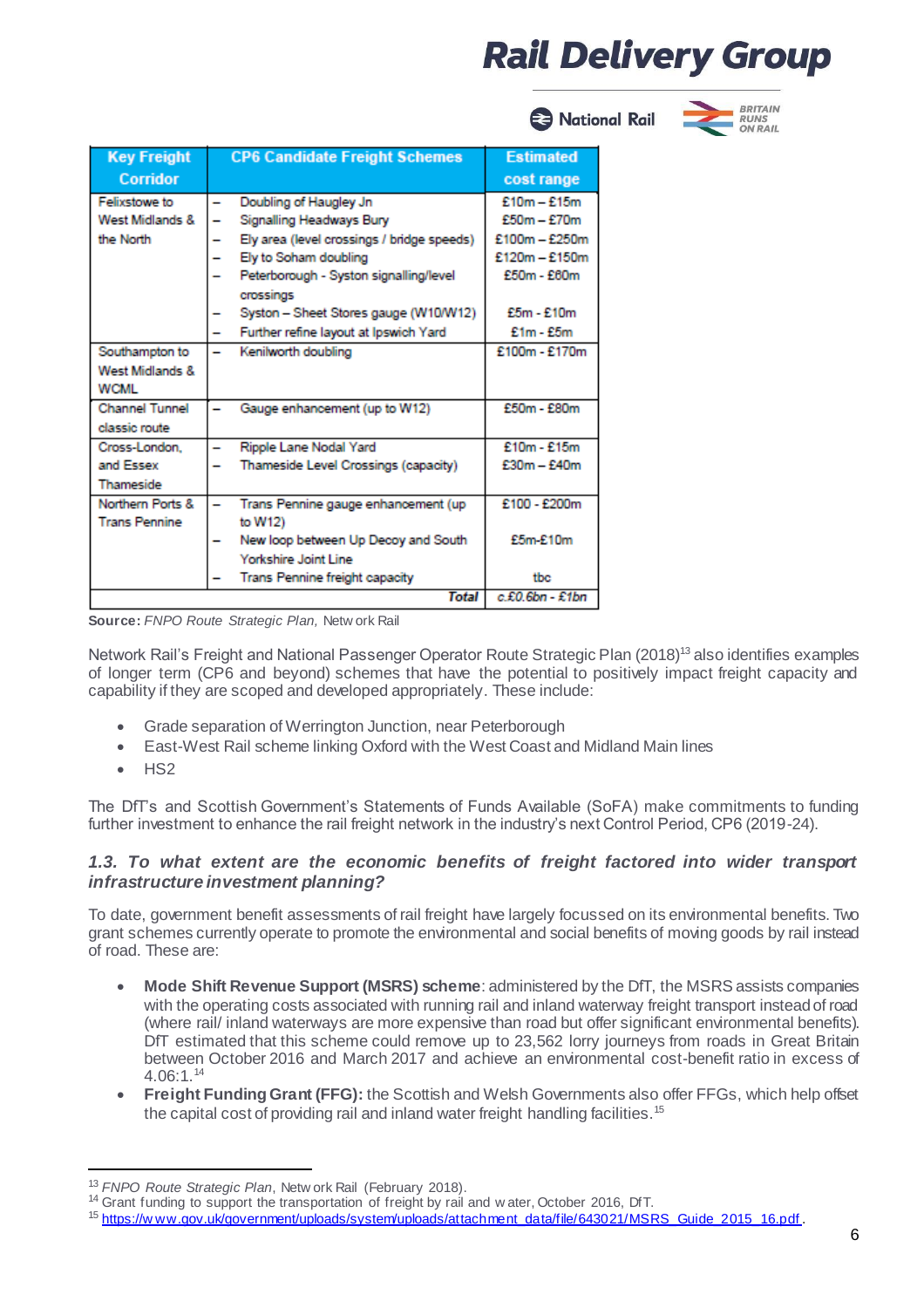

At present, government benefit assessments of freight do not take account of the productivity benefits offered by rail freight – the industry would like to see government factor in the productivity benefits of rail freight in future. Recent research by KPMG on behalf of the industry highlights that rail freight made a £1.73bn economic contribution to the UK in 2016, with £1.17bn of productivity gains generated and an additional £0.56bn in benefits from reduced road congestion, air quality, carbon emissions and improved safety.<sup>16</sup>

#### *1.4. What are the regulatory and legal issues that, if changed, could improve freight efficiency without increasing costs or reducing efficiency?*

The industry would encourage the development of a strong evidence base to inform policy development on the fairness of competition between rail and road freight transport. An example of existing analysis comes from Campaign for Better Transport (CBT), which finds that hauliers only internalise 30% of the societal costs, while effectively receiving a £6.5bn annual subsidy in costs in terms of congestion, road safety and air pollution. Furthermore, hauliers have benefitted from a freeze in fuel duty since 2011.<sup>17</sup>

The CBT analysis also shows that regulated Track Access Charges (TACs) paid by rail freight operators have increased since 2011, when fuel duty was frozen (see the chart below). CBT estimate that, by the end of the industry's current control period (CP5), these TACs will have increased by 15% overall.



**Source:** Office for National Statistics, Netw ork Rail, Campaign for Better Transport

We welcome the measures the Government is taking already, including the Transport Secretary's guidance to the ORR in which he states that he wishes the *"ORR to have regard to the affordability of freight charges and to ensure that the rail freight industry has sufficient clarity and certainty about the costs that they will face in CP6 as soon as possible."*<sup>18</sup> The ORR is currently undertaking a review to assess what level of charges the rail freight industry is able to bear.

We would encourage the Government to consider what further steps can be taken to provide a level playing field between rail freight and HGVs. This could include broadening the scope of the benefits assessments of rail and road modes undertaken within government to consider the economic, productivity, societal and environmental impacts/benefits of both.

1

<sup>16</sup> KPMG Analysis, January 2018.

<sup>17</sup> http://freightonrail.org.uk/Consultations HMTreasury Callfor Evidence Red Diesel.htm.

https://w ww.gov.uk/government/uploads/system/uploads/attachment\_data/file/629698/quidance-to-the-office-of-rail-and[road.pdf.](https://www.gov.uk/government/uploads/system/uploads/attachment_data/file/629698/guidance-to-the-office-of-rail-and-road.pdf)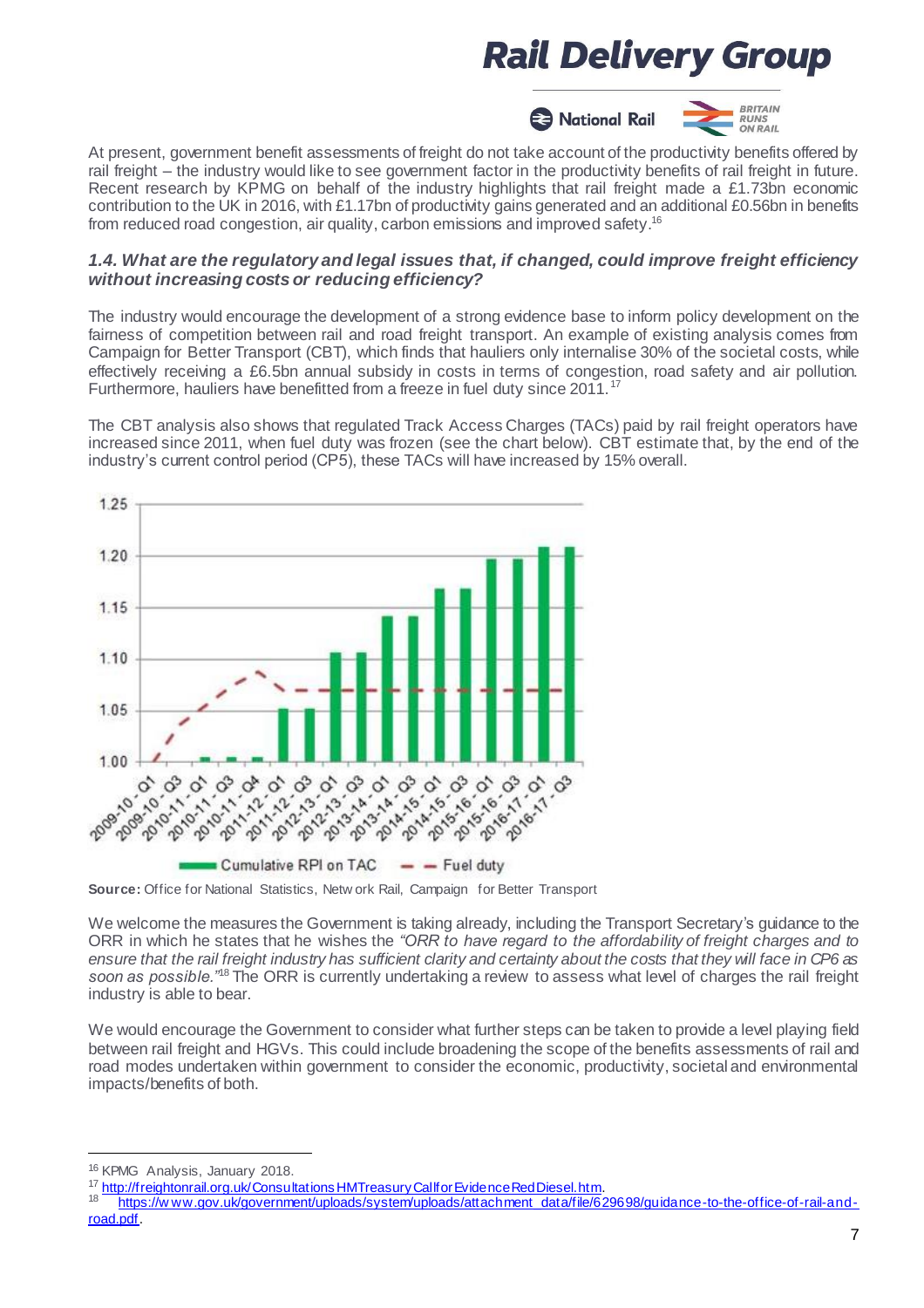

**Q2. How might the demand forfreight develop and change over the next 20-30 years?**

#### *2.1. How has the demand for freight, and types of freight, changed over the last two decades, and what will be the drivers for changes in the future?*

For most of the post-privatisation period, freight has been one of rail's biggest success stories. From a 59% decline between 1953 and 1996-97, rail freight volumes rose 80% between 1996-97 and 2013-14, with growth in 13 of the last 19 years.<sup>19</sup> Rail freight now accounts for 9% of goods moved. <sup>20</sup> As the chart below (*rail freight modal share growth*) illustrates, relative to a number of other European countries, the UK has experienced one of the highest levels of rail freight mode share growth since 1997-98: at 3% it is behind only Italy and Germany.



Rail freight modal share growth

1

The chart below (*freight carried by commodity*) provides an overview of rail freight commodity trends. The chart highlights that coal volumes have declined since privatisation. In 2015-16, this decline has been a lot sharper than in previous years – driven to a large extent by government decarbonisation and energy efficiency targets. This decline in coal has resulted in an overall decline in rail freight volumes in each of those years. Other traffic has grown significantly: intermodal volumes have increased 93% since 1998-99 and construction material traffic has also grown as businesses have increased their presence on rail, and larger quarries have replaced smaller sites that were not previously linked to rail.<sup>21</sup>

**Source:** Eurostat Database, RDG

<sup>19</sup> *Partnership Railway in numbers, RDG* (October 2017), *Freight Britain*, RDG (2015).

<sup>20</sup> 'Domestic Freight' TSGB0401, *Transport Statistics for Great Britain*, DfT, 2017:

https://www.gov.uk/government/uploads/system/uploads/attachment\_data/file/661933/tsgb-2017-report-summaries.pdf. <sup>21</sup> Partnership Railway in numbers, RDG (October 2017), Freight Rail Usage, ORR, 2018.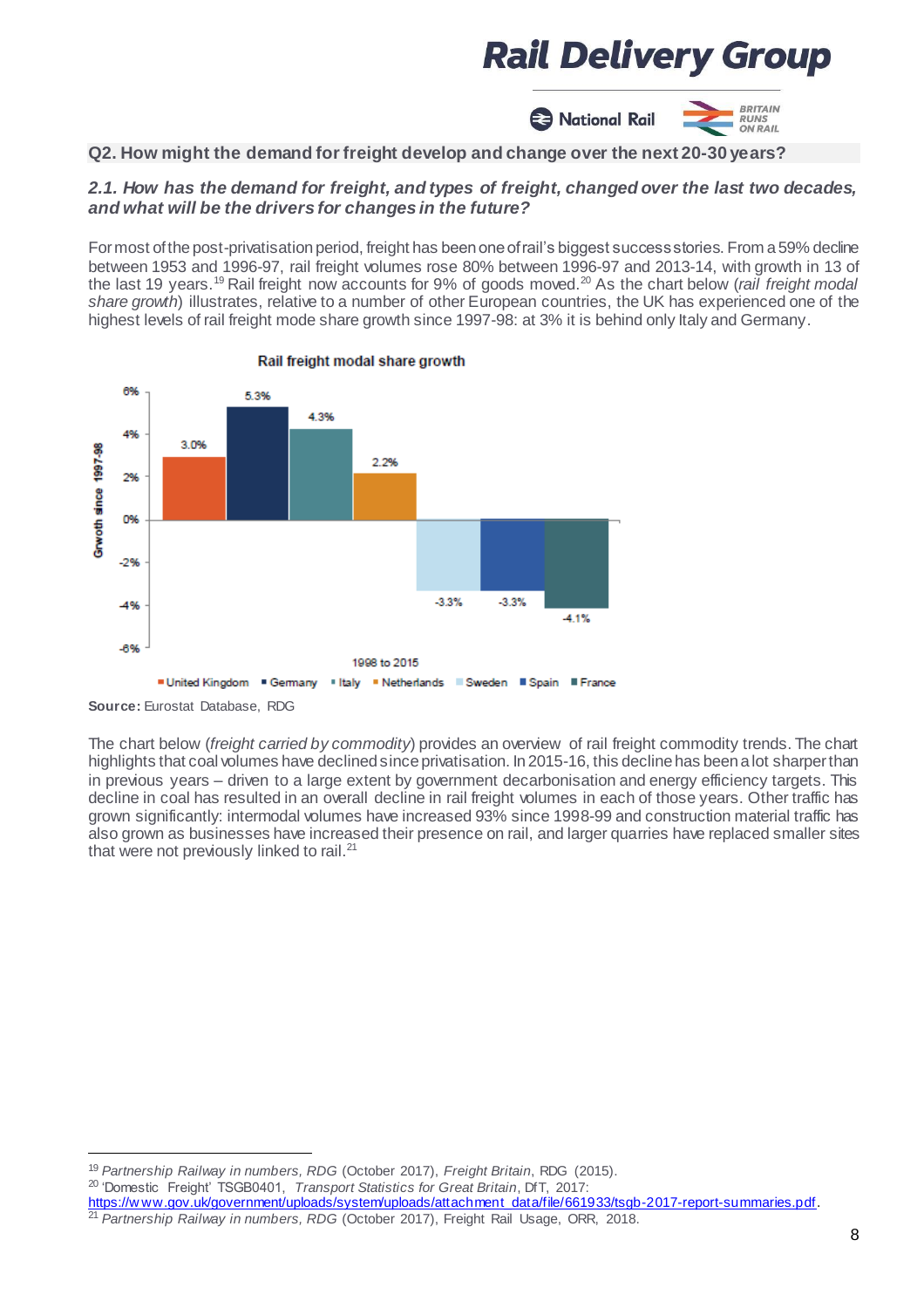**A** National Rail

**BRITAIN** 

**RUNS<br>ON RAIL** 



**Source:** ORR Data Portal, RDG

#### **Drivers of Change**

In future, freight demand is likely to be driven by a number of factors including: de-carbonisation and the increased focus on air quality; industrial developments and strategy; and the economic impact of Brexit.

- *De-carbonisation and air quality* The UK government's commitment to reduce carbon emissions by 80% by 2050 (in line with EU and UN targets), will drive further reductions in the use of coal in industrial processes and therefore reduce rail freight coal volumes further. The drive to reduce local air pollution could also impact on freight distribution, with polluting modes of transport potentially facing penalties based on the level of their emissions.
- *Industrial strategy* freight demand will also be influenced by the Government's housing strategy and the development of major infrastructure such as HS2, Crossrail 2 and the third runway at Heathrow Airport. This will require increases in construction materials and bulk materials such as steel.
- *Brexit* as the UK prepares to leave the EU, increased focus will be given to ports to ensure the UK sustains its competitiveness globally. Subject to the future trade deals agreed between the UK and its international trading partners, rail freight could become a key enabler in facilitating export growth and in reducing the congestion that may arise from enhanced border checks.

#### *2.2. How is the freight industry planning for future changes in the demand? What levers might be available to shape future demand for freight transport?*

Together, the rail industry plans for future freight demand through the Network Rail Long-Term Planning Process (LTPP) which looks at the long-term capability of the network up to 30 years into the future to ensure efficient use of network capability and capacity, within a mixed freight and passenger rail environment. Outputs of this process include the Freight Market Study and Freight Network Study which: forecast long-term growth for the sector; and set out the infrastructure requirements needed to deliver this growth respectively. The Freight Market Study (2013) predicted 2.9% overall rail freight growth per annum up to 2043.<sup>22</sup> Network Rail is also consulting with freight operators on forecasts for the industry's next control period, 2019 to 2024. This process enables individual freight operators to make more effective commercial decisions and plan their businesses with greater predictability and efficiency.

In addition to the LTPP, freight operators are also taking action to prepare their businesses for future changes in demand. Examples include:

<sup>1</sup> <sup>22</sup> *Freight Market Study*, Netw ork Rail (April 2017).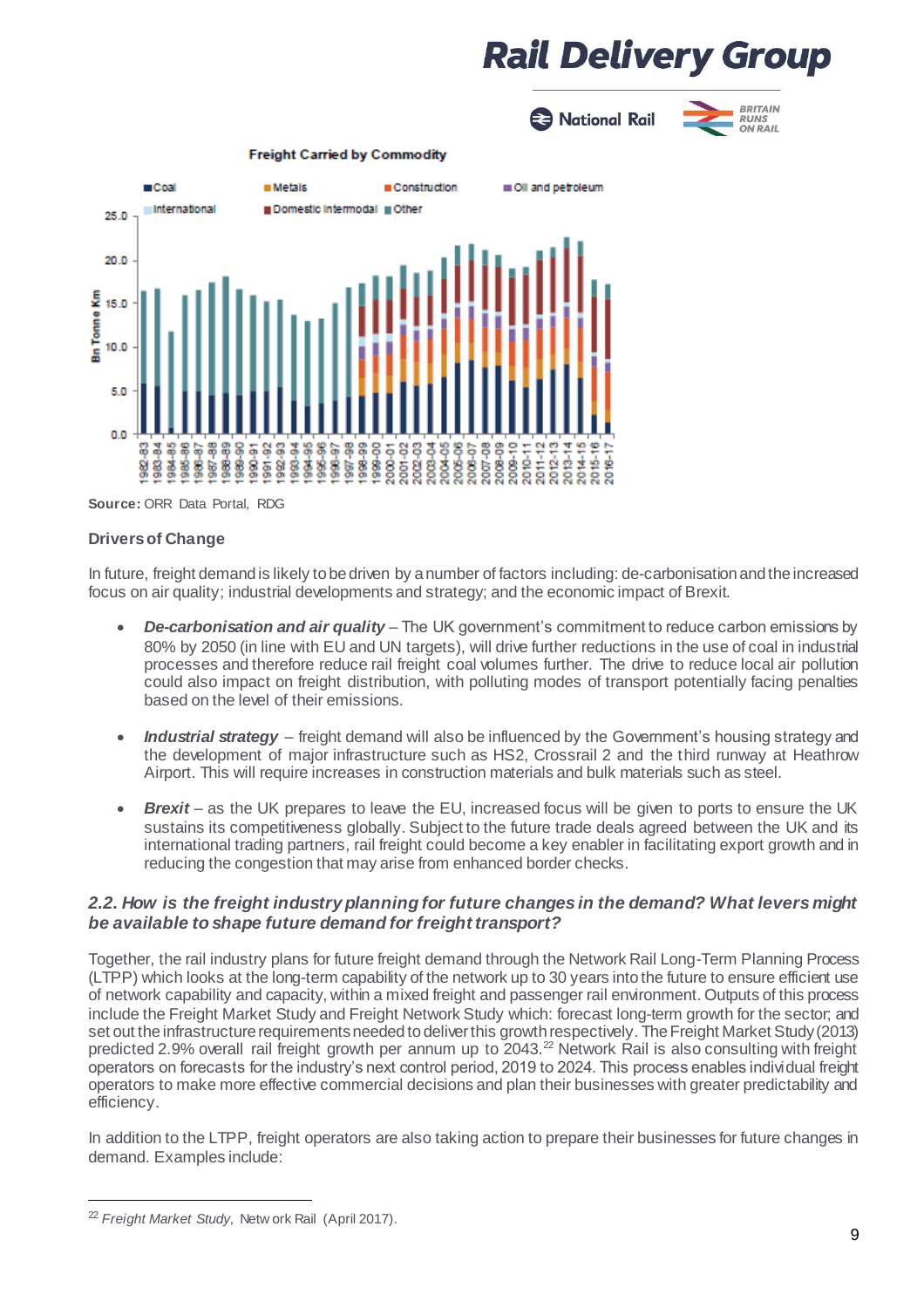**A** National Rail



- Responding to declining coal volumes and decarbonisation efforts by purchasing new equipment to venture into new renewable markets such as biomass, while consolidating in intermodal markets and growing construction traffic;
- Increasing operational efficiency by running fewer, longer trains. As such, operators have been able to relinquish 50% of their freight paths, freeing up capacity for future freight growth as well as some new passenger services to support likely increases in passenger demand;
- Investing in innovative technologies, such as stop-start, which help to improve air quality through reducing carbon emissions from freight locomotives; and
- Trialling new technologies through the Digital Railway Programme to improve operational efficiency.

#### **Policy Levers to support rail freight**

The industry has identified a number of policy levers that will enable rail freight to continue to meet demand and play a crucial role in delivering government objectives:

- Long-run efficient, stable and affordable access charges and incentives to enable long-term investment and growth;
- A more level playing field between road and rail in policy and investment decisions. The impact of the fuel duty freeze on modal shift could be modelled. We propose an enhancement and broadening of scope for Mode Shift Revenue Support (MSRS). This could see the rail share of the deep-sea container market rise;
- A stable long-term rail industry planning framework and continued investment through the Strategic Freight Network (in capacity and capability improvements);
- Streamlined planning policy and processes to enable freight terminal locations and railheads to be established in urban areas. Strategic retention of land is essential for operational use and growth. The use of rail freight needs to be specified on planning consents, refuse management, HS2 delivery etc;
- Sufficient certainty of funding for Digital Railway and the rail freight cab fitment of traffic control systems to improve capability.

#### **Q3. What effects does congestion have on the efficiency of freight movement and emissions?**

#### *3.1. How does congestion impact upon the productivity and economic contribution of freight? To what extent does congestion affect changes to mode, time or other freight choices?*

KPMG analysis shows that supporting rail freight growth could help to reduce rising levels of congestion on the UK's road network, with rail freight generating £556m in externality benefits for the UK economy in 2016. The case for modal shift to rail is already strong. Each freight train removes up to 76 heavy goods vehicles from Britain's roads. Rail freight operators transport goods that would otherwise require 7.79 million HGV journeys each year. This results in 1.66 billion fewer HGV kilometres every year, freeing up capacity on Britain's roads.<sup>23</sup>

Rail freight could play a greater role in tackling congestion on key road corridors. Research by Campaign for Better Transport and the DfT<sup>24</sup>, identifies opportunities for targeted upgrades of existing rail lines to enable large numbers of lorry loads to be transferred to rail. The resulting modal shift would significantly contribute to lower congestion on these key road corridors.

The study highlights the need to holistically consider cross-modal interventions on a corridor-by-corridor basis when evaluating options to reduce congestion.

#### *3.2. How does congestion affect the environmental impacts of the movement of freight?*

In supplement to their initial report, further research by MTRU on behalf of Campaign for Better Transport looked at the impact of congestion upon emissions factors along key rail freight corridors.  $^{25}$  Examining the A14 between

1

<sup>23</sup> *Freight Britain*, RDG (2015), *Impact on road haulage*, ORR, 2016.

<sup>&</sup>lt;sup>24</sup> Impact on congestion of transfer of freight from road to rail on key strategic corridors, MTRU (March 2017).

<sup>25</sup> *Supplementary report on environmental and safety impacts of the transfer of freight from road to rail on key strategic corridors*, MTRU (December 2017).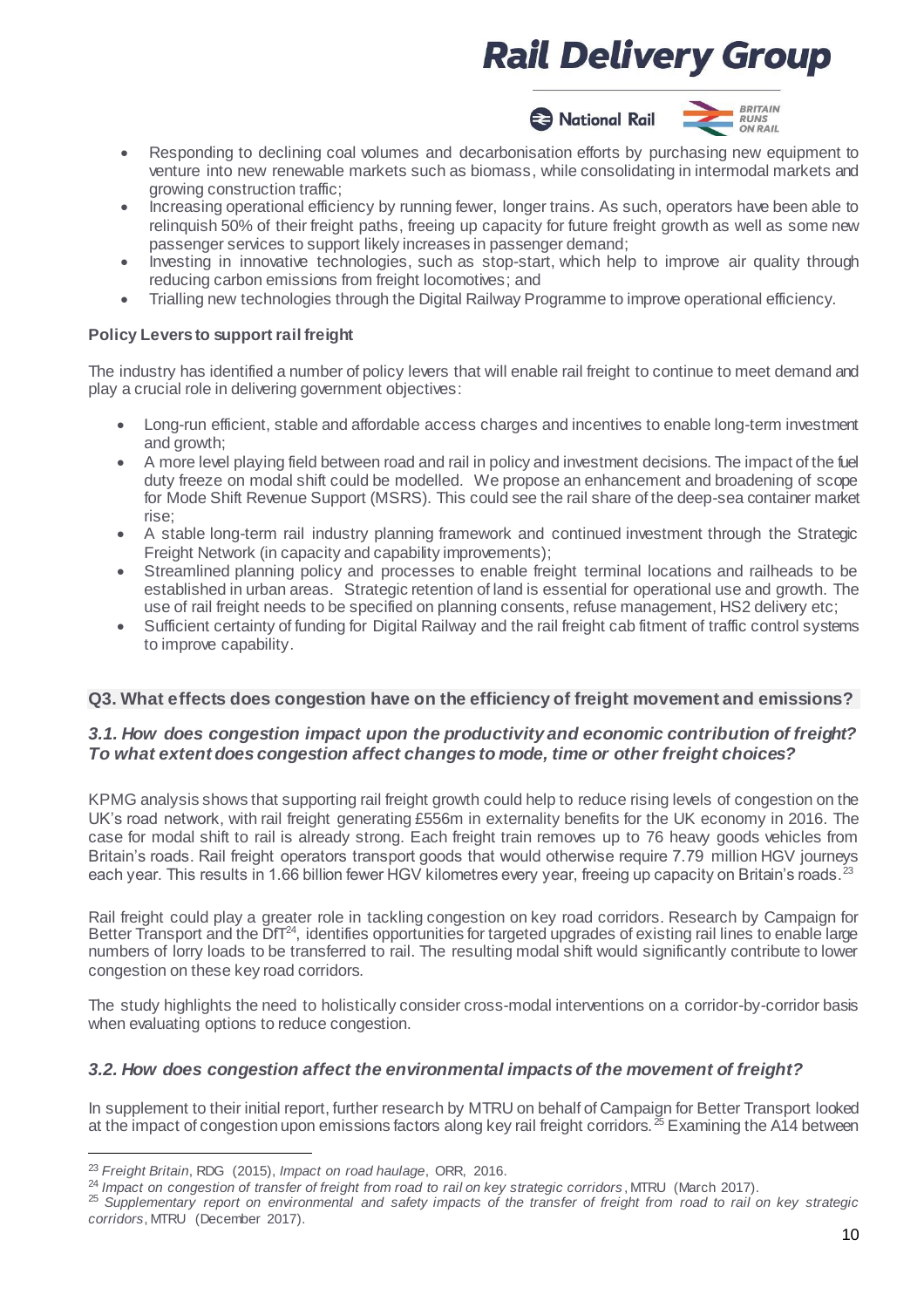**B** National Rail



Felixstowe and the Midlands, the A34 from Southampton to the Midlands and the M6 and M62 motorways (which collectively carry around 38,000 HGVs per day), the study finds that encouraging modal shift to rail could reduce the number of HGVs on the road by 2,000 a day, resulting in lower levels of harmful NOx, particulates and carbon emissions. The potential emissions savings are described in the table below:

| <b>Emission Type</b> | <b>Source</b>                             | <b>Reduction</b><br>(%) |
|----------------------|-------------------------------------------|-------------------------|
| <b>NOx</b>           | All road traffic in the corridors studied | 10%                     |
| Particulates         | All road traffic in the corridors studied | 7%                      |
| Carbon               | All HGVs over 3.5t gww nationally         | 2.5%                    |

**Source:** Campaign for Transport, MTRU

The study underlines the potential environmental benefits that could be garnered with appropriate levels of investment in key rail lines and infrastructure.

#### **Q4. How can freight lower its carbon and air quality impacts?**

#### *4.1. Are there efficiencies within freight management and distribution practices that could help reduce the CO2 and NO<sup>x</sup> emissions from freight?*

Rail freight is already recognised as a relatively 'green' mode of transport, reducing carbon emissions by 76% compared to road.<sup>26</sup> A tonne of goods can travel 246 miles by rail as opposed to 88 miles by road on a gallon of fuel. Rail fundamentally uses less fuel than road and therefore emissions per tonne of freight moved are also lower.<sup>27</sup> Freight operators have made progress in streamlining operations to reduce air pollution including investing in new rolling stock, with class 68s and 70s replacing older locomotives as well as by running fewer, longer trains.

There are other opportunities to reduce pollution impacts by distributing goods by rail. For example, some local authorities will be focused on reducing the number of HGVs on sensitive sections of their road network. This could open the way to considering alternative freight movement strategies in both local government as well as the private sector. Combining rail freight with low emission first/last mile delivery options raises new opportunities including: rail-based transport to edge-of-town trans-shipment centres; and new freight rail services running into cities.<sup>28</sup>

Additionally, the Rail Technical Strategy Capability Delivery Plan highlights the opportunity for the introduction of freight to passenger trains or so-called "flexible freight". This would see, *"freight solutions working in tandem with passenger services opening up new freight markets for the railway, providing a reliable, high speed and energy*  efficient alternative to road freight".<sup>29</sup> This could contribute towards fuel usage and emissions reductions.

#### *4.3. What technologies could best and most realistically be utilised to manage the carbon impacts of freight, both within urban areas and on longer strategic journeys?*

Electrification of the UK railway network remains a long-term solution to managing the carbon and air quality impacts of rail freight. However, there are other opportunities for more immediate deployments of technology which are already, and could further, reduce rail freight emissions.

Forexample, Direct Rail Services (DRS)haveinvested in a fleet of 10class 88dual electric anddiesel locomotives which can go anywhere on the network; and retrofitting of start-stop technology has been adopted on class 66 locomotives to reduce fuel usage.

As set out in response to question 5.1, the Digital Railway Programme is accelerating digital enablement of the rail freight industry, creating operational efficiencies which could support reductions in rail freight emissions. The

1

<sup>26</sup> *Freight Britain*, RDG (2015).

<sup>&</sup>lt;sup>27</sup> https://www.raildeliverygroup.com/files/Publications/consultations/2017-11\_rdg\_response\_hoc\_air\_quality\_inquiry.pdf.

<sup>&</sup>lt;sup>28</sup> http://w w w.rfg.org.uk/w p-content/uploads/2017/12/Air-quality-freight-FINAL-2.pdf.

<sup>29</sup> *Rail Technical Strategy: Capability Delivery Plan*, RSSB (2016): [https://w ww.rssb.co.uk/rts/Documents/2017-01-27-rail](https://www.rssb.co.uk/rts/Documents/2017-01-27-rail-technical-strategy-capability-delivery-plan-brochure.pdf)[technical-strategy-capability-delivery-plan-brochure.pdf.](https://www.rssb.co.uk/rts/Documents/2017-01-27-rail-technical-strategy-capability-delivery-plan-brochure.pdf)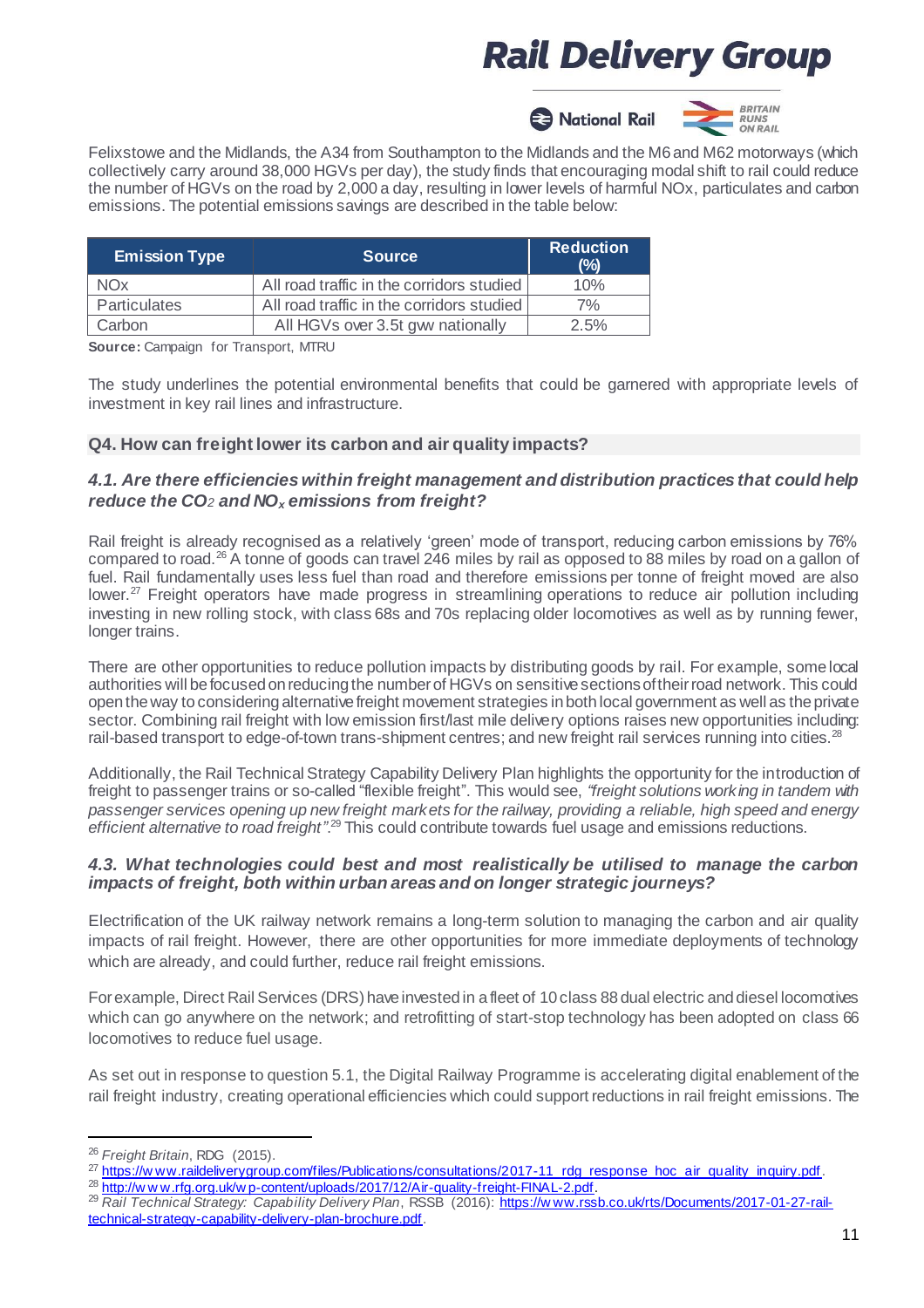

priority scheme for rail freight is the European Train Control System (ETCS) cab fitment. However, other Digital Railway technologies, such as the 'Connected' Driver Advisory Systems (C-DAS), have the potential to enable reductions in fuel and energy consumption, thereby reducing emissions.

#### **Q5. How could new technologies be utilised to increase the efficiency and productivity of UK freight?**

#### *5.1. How will new technologies change the capacity and performance of the freight transport network? Over what timeframes might these new technologies begin to affect the freight transport network?*

#### **Digital Railway Programme**

In the case of rail, there is an urgent need to deliver greater capacity on the existing rail network and to move towards a more resilient railway that recovers from disruption more quickly than currently. The Digital Railway Programme is a rail industry-wide initiative designed to benefit the economy by accelerating the digital enablement of the railway. The rail freight industry has identified two key elements that need to be considered and specified within the Digital Railway development process:

- Due to the nomadic nature of fleet flows, freight locomotives will have to be prioritised for initial European Train Control System (ETCS) fitment in order for line side signals to be removed;
- To realise the maximum benefits of the Digital Railway, the ETCS technical and operating parameters must be optimised to reflect the latest freight braking performance data to ensure that freight performance and capacity are not restricted;

Key benefits for the freight industry that Digitalisation could provide, centre on the following areas:

- Additional capacity through enhanced signalling system capability delivering consistently higher train velocity and headway reduction;
- Improved quality of freight paths with enhanced traffic management capability, adapting real-time changes for cross-route flows across regional control centres. In itself, this has the potential to improve the quality of paths, the interaction between freight and passenger services and overall network management;
- Digitalisation could also improve freight pathing by optimising live network timetable data. There is an opportunity to create a wider traffic management network, connecting the cross-London freight flows to the key radial intermodal corridors from the ports of Felixstowe, Southampton and London Gateway across London to the Midlands, North and Wales;
- Train control and operation could be optimised if systems were capable of dynamic modelling of freight rolling stock capability.

In December 2017, Network Rail awarded Siemens Rail Automation a contract to design, test and obtain approval for installing Trainguard 200 onboard ETCS equipment on freight traction. The design, testing and approvals stage for each class of vehicle starts now, with heaviest used freight locomotives a priority, and work to retrofit the entire freight fleet will begin in 2022 and continue through to Control Period 7 (CP7, 2024-2029).<sup>30</sup>

#### **Other Freight Technologies**

Additionally, the freight industry has been collaborating to leverage small-scale technological improvements and has delivered benefits through Control Period 5 to date. Potential future schemes could include:

- Forward Facing CCTV (FFCCTV) It is proposed that Network Rail could support the purchase and fitment of FFCCTV equipment and associated interfaces. Freight Operating Companies (FOCs) would then provide Network Rail with access to that data for use in investigating Signals Passed at Danger (SPaDs), maintenance and vegetation management etc;
- Application Programming Interface and Open Data Network Rail could provide FOCs with open access to systems and data owned by Network Rail. This would improves transparency and allow single sourcing of reliable information. It is expected to help improve FOC efficiency;

<sup>1</sup> [https://w ww.networkrail.co.uk/feeds/freight-trains-in-britain-to-be-upgraded-w ith-delay-busting-digital-technology-in-mul ti](https://www.networkrail.co.uk/feeds/freight-trains-in-britain-to-be-upgraded-with-delay-busting-digital-technology-in-multi-million-pound-deal/)[million-pound-deal/.](https://www.networkrail.co.uk/feeds/freight-trains-in-britain-to-be-upgraded-with-delay-busting-digital-technology-in-multi-million-pound-deal/)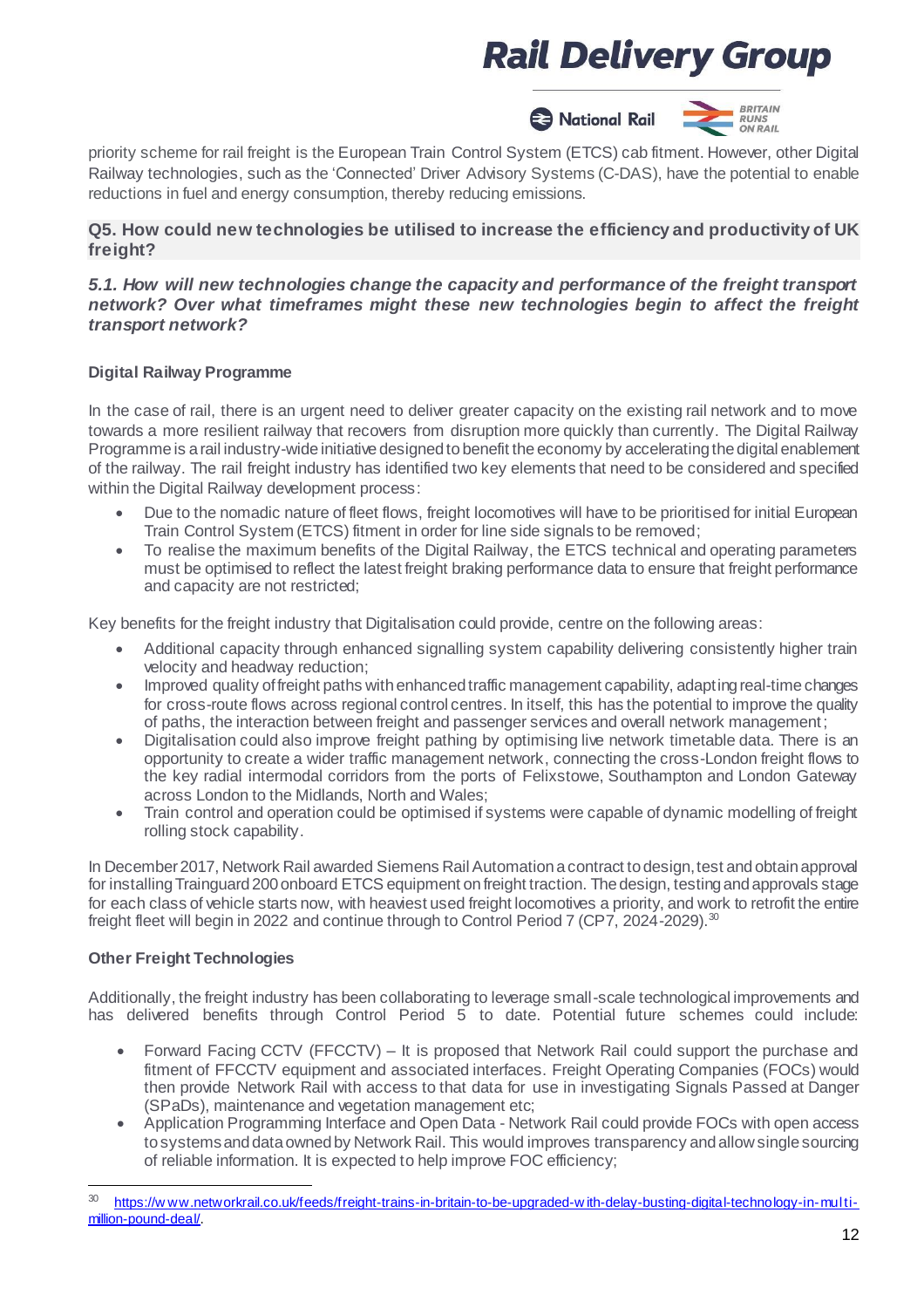



• Total Operations Processing System (TOPS) Replacement – The TOPS system has been the backbone for recording the operational lifecycle of freight wagons for the past four decades within the rail freight industry. However, it is now a very old system, and is poorly placed to meet the needs of the modern freight industry. A programme is being developed to manage the replacement of TOPS in a safe and controlled manner.

Given that funding for these schemes has not been finalised, it is not possible to provide detail on timescales at this stage.

#### *5.3. How do you see technologies such as HGV platooning, digital railway signalling, and autonomous vehicles being integrated into freight distribution?*

Please refer to our response to question 5.1 on how the Digital Railway programme is being integrated into freight distribution.

#### **HGV Platooning and Autonomous Vehicles**

As set out in previous evidence to the NIC $^{31}$ , we do not believe that HGV platooning can yet be confidently proposed as the solution to alleviating congestion, poor air quality and other challenges on our transport networks. The technology is essentially untested, and other transport bodies (for example, the Road Haulage Association, AA and RAC) have expressed concern regarding the impact it will have on other motorists in terms of safety and congestion. The concept of platooning, namely enabling vehicles to run closely together in order to improve fuel efficiency and make better use of road space, is effectively what trains, both passenger and freight, already deliver: one freight train can remove up to 76 lorries from our roads.<sup>32</sup> In addition, the congestion benefits of rail freight are not just associated with motorways, where lorry platooning is being considered, but on "A" roads as well. Given that more than two thirds of rail freight traffic is non-containerised, we would argue that it would be neither practical or desirable to see this traffic moved by road.

Moreover, modal shift to rail is underpinned in government policy – as evidenced by the confirmed Rail Freight Strategies of DfT and Transport Scotland and Transport for the North's Strategic Transport Plan – and is supported by the public. Recent polling by Campaign for Better Transport shows that almost two thirds of the public want to see more freight moved by rail, with only 2% wanting to see more freight moved by road.<sup>33</sup> Further, the widespread adoption of autonomous and/or electric vehicles on the road network, will rely on a significant cultural change – for example, around driver behaviour: we are not aware of evidence to demonstrate the likelihood of achieving this shift in the foreseeable future.

<sup>1</sup> <sup>31</sup> https://www.raildeliverygroup.com/files/Publications/consultations/2018-[01\\_rdg\\_response\\_nic\\_consultation\\_national\\_infrastructure\\_assessment.pdf](https://www.raildeliverygroup.com/files/Publications/consultations/2018-01_rdg_response_nic_consultation_national_infrastructure_assessment.pdf)

<sup>32</sup> *Freight Britain*, RDG (2015).

<sup>33</sup> [http://w w w.freightonrail.org.uk/PressRelease30-06-2017-opinion-poll.htm.](http://www.freightonrail.org.uk/PressRelease30-06-2017-opinion-poll.htm)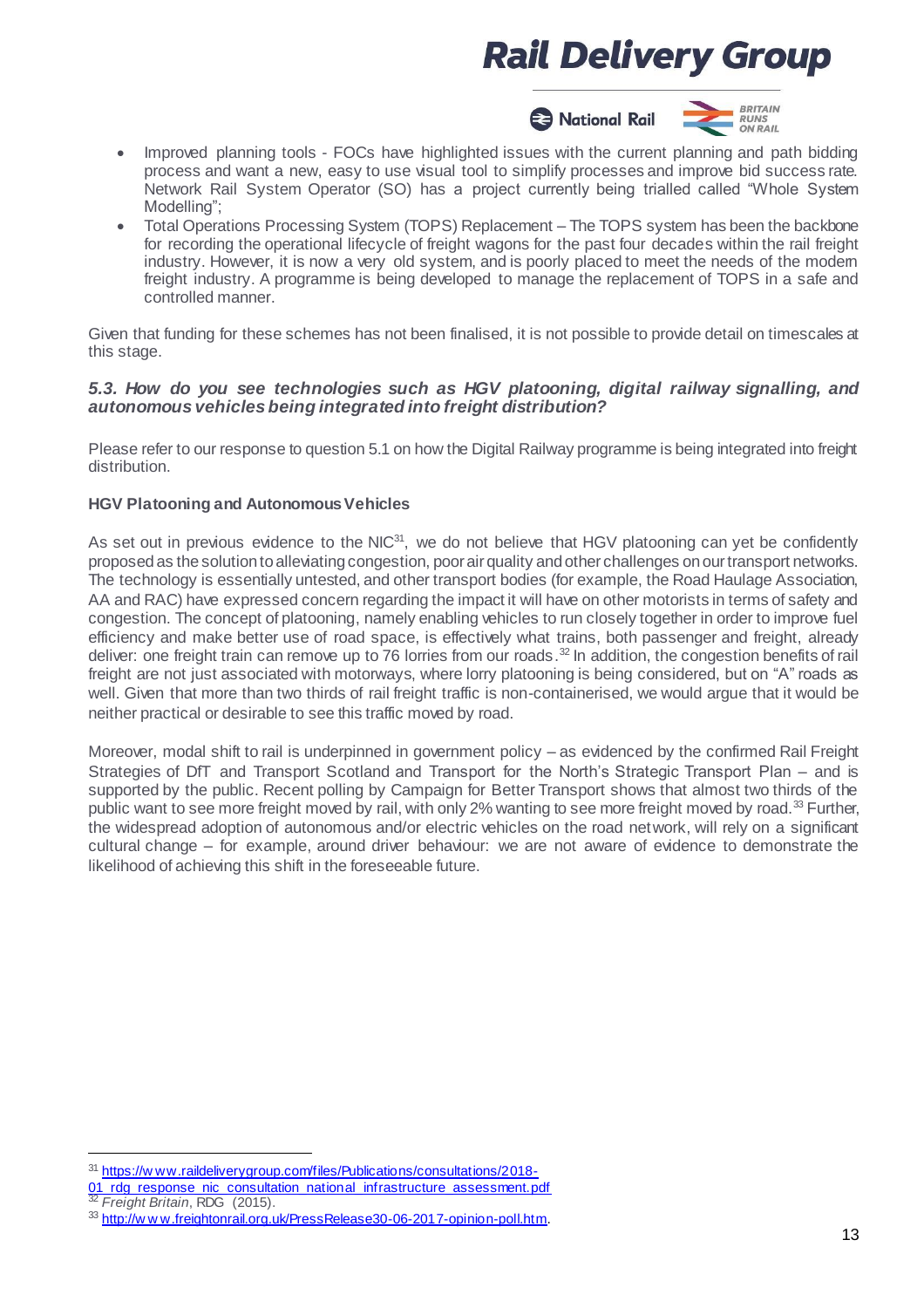**2** National Rail



#### **ANNEX I – SUPPLEMENTARY RESOURCES LIST**

#### **Department for Transport**

- *[Connecting people: a strategic vision for rail](https://www.gov.uk/government/uploads/system/uploads/attachment_data/file/663124/rail-vision-web.pdf)* (November 2017)
- *[Freight Carbon Review: Moving Britain Ahead](https://www.gov.uk/government/uploads/system/uploads/attachment_data/file/590922/freight-carbon-review-2017.pdf)* (February 2017)
- *[Rail Freight Strategy: Moving Britain Ahead](https://www.gov.uk/government/uploads/system/uploads/attachment_data/file/552492/rail-freight-strategy.pdf)* (September 2016)

#### **Rail Delivery Group**

*Consultation Responses*

- [NIC call for evidence on a National Infrastructure Assessment](https://www.raildeliverygroup.com/about-us/publications.html?task=file.download&id=469773778) (January 2018)
- [House of Commons inquiry on Improving air quality](https://www.raildeliverygroup.com/about-us/publications.html?task=file.download&id=469773777) (November 2017)

#### *Reports*

- *[In Partnership for Britain's Prosperity](https://www.raildeliverygroup.com/files/Publications/2017-10_in_partnership_for_britains_prosperity.pdf)* (October 2017)
- **[Freight Britain: Continuity and certainty for rail freight](https://www.raildeliverygroup.com/about-us/publications.html?task=file.download&id=287)** (2015)
- *[Keeping the lights on and the traffic moving: Sustaining the benefits of rail freight for the UK economy](https://www.raildeliverygroup.com/files/Publications/archive/2014-05_keeping_the_lights_on.pdf)* (2014)

*Data* 

- *[Partnership Railway's Transformation in numbers: Dataset on rail industry finances, performance and](https://www.raildeliverygroup.com/about-us/publications.html?task=file.download&id=469773535)  [investment since 1997-98](https://www.raildeliverygroup.com/about-us/publications.html?task=file.download&id=469773535)* (December 2017)
- *[Investment in rail: the economic benefits](https://www.raildeliverygroup.com/about-us/publications.html?task=file.download&id=469773423)*, Oxera (October 2017)

#### **Transport Scotland**

- *[Delivering Your Goods: Benefits of using Rail Freight](https://www.transport.gov.scot/media/33630/transport-scotland-rail-freight-guide-web.pdf)* (2017)
- *[Delivering the goods: Scotland's rail freight strategy](https://www.transport.gov.scot/media/5362/ts-rail-freight-strategy-a4-aw3.pdf)* (2016)

#### **Network Rail**

*Business Plans*

- *[Freight and National Passenger Operator Route Strategic Plan](https://cdn.networkrail.co.uk/wp-content/uploads/2018/02/FNPO-Route-Strategic-Plan.pdf)* (February 2018)
- [Digital Railway Programme Strategic Plan](https://cdn.networkrail.co.uk/wp-content/uploads/2018/02/Digital-Railway-Programme-Strategic-Plan.pdf) (January 2018)
- Geographical Route Strategic Plans[: https://www.networkrail.co.uk/who-we-are/publications](https://www.networkrail.co.uk/who-we-are/publications-resources/strategicbusinessplan/)[resources/strategicbusinessplan/](https://www.networkrail.co.uk/who-we-are/publications-resources/strategicbusinessplan/)
- *[Railway Upgrade Plan 2017/18](https://cdn.networkrail.co.uk/wp-content/uploads/2017/08/Railway-Upgrade-Plan-Update-2017-2018.pdf)* (2017)

#### *Reports*

- *[Freight Network Study](https://cdn.networkrail.co.uk/wp-content/uploads/2017/04/Freight-Network-Study-April-2017.pdf)* (April 2017)
- *[Freight Market Study](https://www.networkrail.co.uk/wp-content/uploads/2016/11/Freight-Market-Study.pdf)* (October 2013)
- *[Value and Importance of Rail Freight](http://www.networkrail.co.uk/wp-content/uploads/2016/11/9083_Value-of-Freight.pdf)* (July 2010)

*Other*

• Strategic Freight Network[: https://www.networkrail.co.uk/industry-commercial-partners/rail-freight/](https://www.networkrail.co.uk/industry-commercial-partners/rail-freight/)

#### **Freight on Rail**

- *[Impact on congestion of transfer of freight from road to rail on key strategic corridors](http://www.bettertransport.org.uk/sites/default/files/research-files/cross-modal-freight-study.pdf)*, MTRU (March 2017)
- *Supplementary report on environmental and [safety impacts of the transfer of freight from road to rail on](http://www.bettertransport.org.uk/sites/default/files/research-files/MTRU-supplementary-report-on-impacts-of-rail-freight-december-2017.pdf)  [key strategic corridors](http://www.bettertransport.org.uk/sites/default/files/research-files/MTRU-supplementary-report-on-impacts-of-rail-freight-december-2017.pdf)*, MTRU (December 2017)
- Useful Facts and Figures[: http://freightonrail.org.uk/FactsFigures.htm](http://freightonrail.org.uk/FactsFigures.htm)
- *[Heavy Lorries: do they pay for the damage they cause?](http://www.bettertransport.org.uk/sites/default/files/research-files/heavy_lorries_MTRU_research.pdf)*, MTRU (2008)

#### **ORR**

• Rail Freight Usage, ORR Data Portal[: https://dataportal.orr.gov.uk/browsereports/13](https://dataportal.orr.gov.uk/browsereports/13)